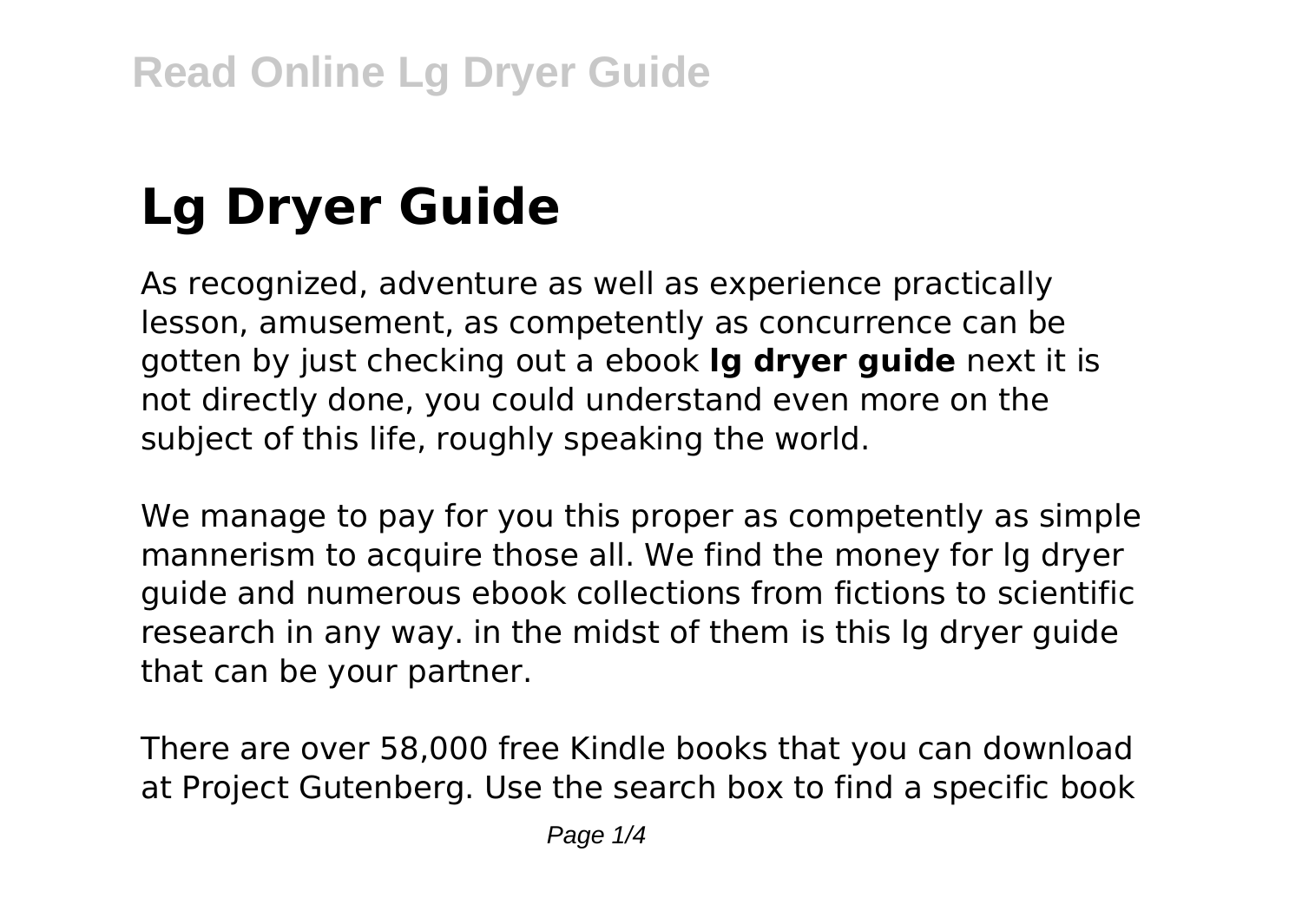or browse through the detailed categories to find your next great read. You can also view the free Kindle books here by top downloads or recently added.

#### **Lg Dryer Guide**

Products. LG WM3499HVA \$ 1,599.00; LG WM3997HWA – 27" Full Size Ventless Washer Dryer Combo \$ 1,899.00; LG WM3998HBA - 4.5 cu.ft. Smart Wi-Fi Enabled All-In-One Washer/Dryer with TurboWash® Technology \$ 1,899.00; LG WM3488HW – 24" Compact Ventless Washer Dryer Combo – WHITE \$ 1,599.00 \$ 1,425.00; Bosch: The Bosch Ascenta 24" Washer WAT28400UC and Bosch Ascenta 24" Condensation Dryer ...

### **LG Ventless Dryer Guide | Washer Dryer Combo ...** WELCOME. LG Dryer Quick-Start Guide NEED HELP? Call an LG Support Representative at  $800,243.0000$  or visit lg.com for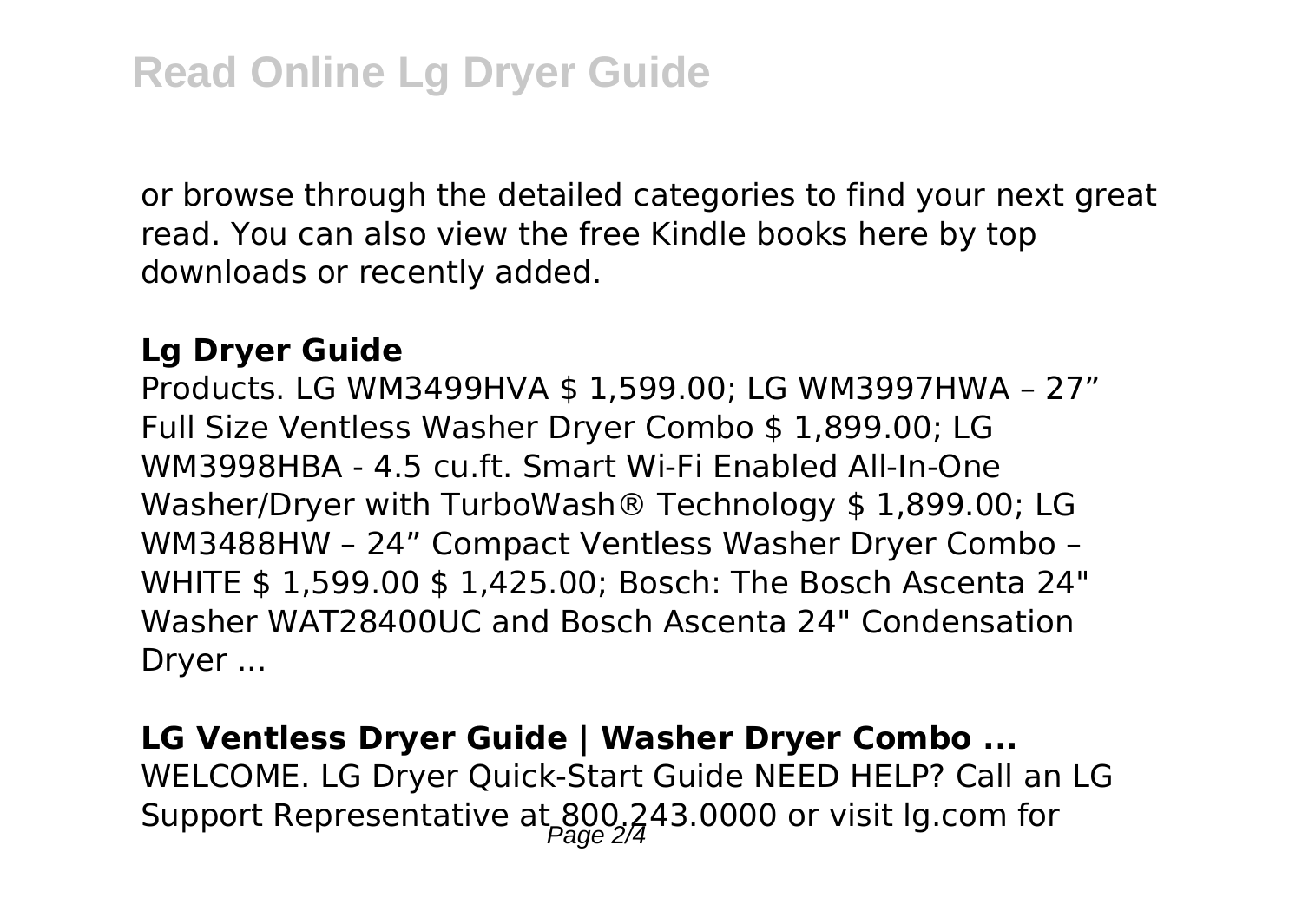online support.

#### **LG Dryer Quick Start Guide - LG Electronics**

The LG Laundry Pedestal that is compatible with all our Front Load Washers and Drvers with a width of 27& quot:, including the ENERGY STAR® Qualified LG 7.4 cu. ft. Ultra Large Capacity Electric Dryer, Model  $#$  DLE3400W is the 27 $\&$  aundry Pedestal, Model # WDP4W.

#### **LG 7.4 cu. ft. Ultra Large Capacity Electric Dryer ...**

LG Smart Dryer -DLEX6001V -DLEX6001W ... 3 step guide. 2. Getting ready to use LG HomeChat ② If you are over 13, tap the '13 or older' button. LG HomeChat does not allow service to young children for safety purposes. Please make sure young children do not use HomeChat service.